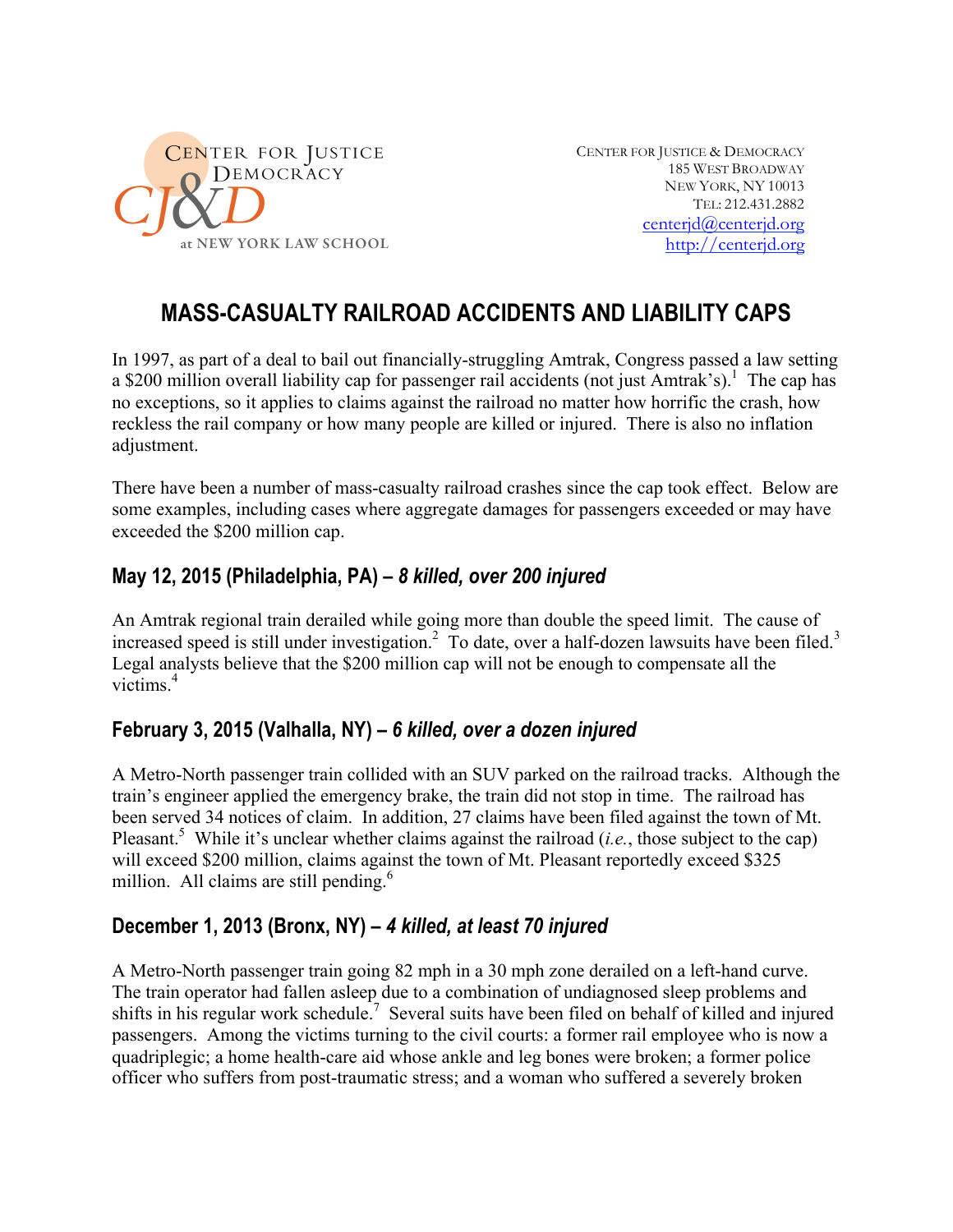back after being trapped beneath wreckage for over an hour. Total claims for these four victims alone exceed \$125 million. 8

## **June 24, 2011 (Churchill County, NV) –** *6 killed, 16 injured*

A heavy commercial truck slammed into an Amtrak passenger train after the distracted truck driver missed initial railroad crossing warnings. The crash sent a fireball into the train's passenger cars.<sup>9</sup> Eleven lawsuits were filed on behalf of several victims,<sup>10</sup> including the families of killed travelers and several surviving Amtrak employees who couldn't escape because the train's baggage car door was locked.<sup>11</sup> In 2014, a jury awarded Amtrak and Union Pacific Railroad over \$4.5 million in their lawsuit against the trucking company.<sup>12</sup> Victims' lawsuits are still pending. $^{13}$ 

#### **June 22, 2009 (Washington, DC) –** *9 killed, 80 injured*

A Washington Metropolitan Area Transit Authority (MATA) commuter train collided with a train already stopped at a station. The National Transportation Safety Board (NTSB) found that, because of improper testing, a faulty track circuit component on the rear failed to detect the train directly in front of it.<sup>14</sup> Lawsuits were filed on behalf of victims injured or killed. MATA settled with families of the nine people killed for undisclosed amounts. The rail company also settled with 84 passengers, whose cases did not go to court, for a total of \$1.6 million, or between \$333 and \$150,000 each. Four years after the crash, Metro had settled all crash-related lawsuits.<sup>15</sup>

# **September 12, 2008 (Chatsworth, CA) –** *25 killed, 135 injured*

A Metrolink train engineer, who was texting while driving, missed a signal and collided with an oncoming freight train. Lawsuits were filed on behalf of 24 people killed and over 100 people injured in the crash. Victims included "Rachael Mofya, a foreign exchange student with extensive medical bills who had third-degree burns and a fractured skull and had to have part of her brain removed."<sup>16</sup> A state court found liability in the amount of \$264 million but was forced to reduce the total award to \$200 million because of the liability cap. As L.A. County Superior Court Judge Peter Litchman explained, "[I]mpossible decisions had to be made. What was given to one victim had to be taken from another. Essentially a Sophie's Choice had to be made on a daily basis. One Sophie's Choice is enough for a lifetime, but over 120 of them defies description."<sup>17</sup>

# **September 25, 2005 (Glendale, CA) –** *11 killed, 180 injured*

A Metrolink commuter train derailed after it collided with a Jeep that was purposely parked on the railroad tracks during an abandoned suicide attempt.<sup>18</sup> The Jeep driver was convicted of murder and sentenced to 11 consecutive life sentences in prison.<sup>19</sup> In 2009, Metrolink settled all 11 wrongful death lawsuits and all but one serious injury lawsuit for \$39 million.<sup>20</sup> The remaining victims' settlements have not been disclosed.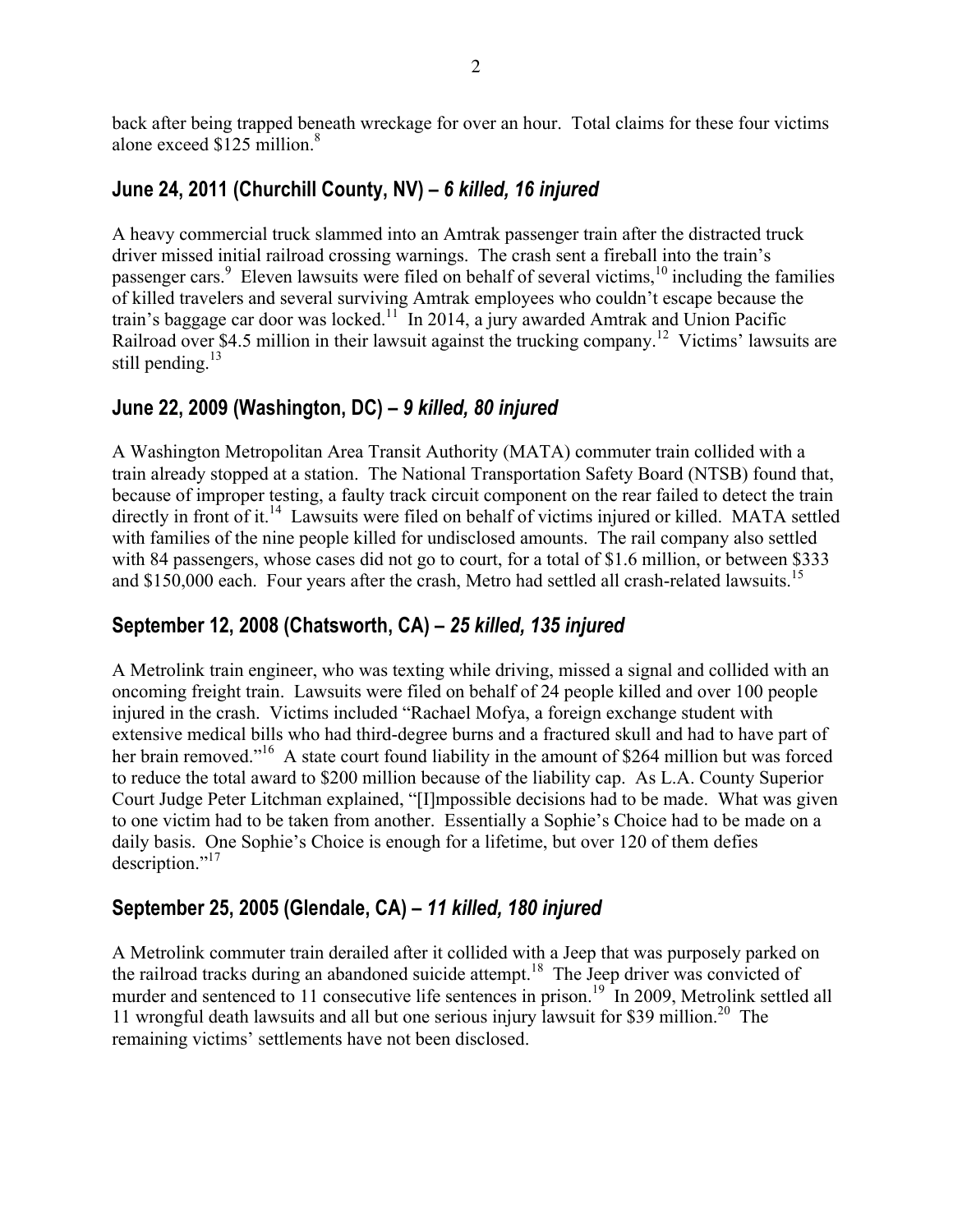#### **April 18, 2002 (Crescent City, FL) –** *4 killed, 142 injured*

An Amtrak Auto Train carrying 446 passengers derailed on the left-hand curve of a CSX-owned track.<sup>21</sup> The NTSB concluded that the track buckled due to CSX's inadequate track resurfacing operations.<sup>22</sup> Individual and class action lawsuits were filed on behalf of many crash victims.<sup>23</sup> Settlement amounts in those cases remain unclear.

#### **NOTES**

<sup>&</sup>lt;sup>1</sup> 49 U.S. Code § 28103: "(2) The aggregate allowable awards to all rail passengers, against all defendants, for all claims, including claims for punitive damages, arising from a single accident or incident, shall not exceed \$200,000,000."

<sup>&</sup>lt;sup>2</sup> NTSB Office of Public Affairs, "NTSB Issues Second Update on its Investigation Into the Amtrak Derailment in

Philadelphia," http://www.ntsb.gov/news/press-releases/Pages/PR20150610.aspx.<br>
<sup>3</sup> Chris Mondics, "Newlyweds sue Amtrak over train crash," *Philadelphia Inquirer*, June 16, 2015, http://www.philly.com/philly/business/20150

Sophia Pearson, "Amtrak Train Crash Victims Face \$200 Million Injuries Cap," *Bloomberg News*, May 14, 2015, http://www.bloomberg.com/news/articles/2015-05-14/amtrak-train-crash-victims-face-200-million-injuries-cap-by-

law.<br><sup>5</sup> Hoa Nguyen, "Metro-North Valhalla crash: 34 potential lawsuits on tap," *Journal News Media Group*, May 5,<br>2015. http://www.lohud.com/story/news/transit/2015/05/05/metro-north-valhalla-crash-claims/26934599/.

<sup>&</sup>lt;sup>6</sup> Hoa Nquyen, "Valhalla Train Crash Claims Exceeds \$325 Million," *Journal News Media Group*, May 8, 2015, http://www.lohud.com/story/news/transit/2015/05/08/valhalla-train-crash-claims-exceed-million/27010601/; "Commuter Initiates Lawsuit Against Metro-North In Fatal Valhalla Crash," October 28, 2014,

http://putnam.dailyvoice.com/news/commuter-initiates-lawsuit-against-metro-north-fatal-valhalla-crash-0<br><sup>7</sup> "NTSB: Engineer's Sleepiness Caused Deadly Bronx Metro-North Train Derailment," *CBS New York*, October 28, 2014, http://newyork.cbslocal.com/2014/10/28/ntsb-issuing-likely-cause-of-deadly-bronx-metro-north-train-<br>derailment/.

<sup>&</sup>lt;sup>8</sup> Nolan Feeney, "Man Paralyzed in Metro-North Crash Sues For \$100 Million," *Time Magazine*, April 9, 2014, http://time.com/56024/man-paralyzed-metro-north-crash-lawsuit/; Dareh Gregorian, "First two lawsuits filed over derailment of Metro-North train in the Bronx, including one demanding \$100 million in compensation," *New York Daily News*, April 8, 2014, http://www.nydailynews.com/new-york/bronx/nypd-vet-sues-metro-north-10-millionyear-bronx-train-derailment-article-1.1749443; Heather Yakin, "Injured New Windsor man files suit in derailment," *Times Herald Record*, April 8, 2014,

http://www.recordonline.com/apps/pbcs.dll/article?AID=/20140408/NEWS/404080334; Theresa Juva-Brown, "4 derailment victims file notice for suits," *Journal News Media Group*, December 4, 2013,

http://www.lohud.com/story/news/local/westchester/2013/12/04/bronx-derailment-feds-to-metro-north-accidents-

 $\frac{9}{9}$  Martha Bellisle, "Nevada has made no changes to intersection where truck crashed into Amtrak train, killing 6," *Reno Gazette-Journal*, June 24, 2012, http://archive.rgj.com/article/20120624/NEWS49/306240059/Nevada-has-<br>made-no-changes-intersection-where-truck-crashed-into-Amtrak-train-killing-6.

made-no-changes-intersection-where-truck-crashed-intersection-with-crashed-intersection-<br><sup>10</sup> *Ibid.* 11 Scott Sonner, "Nevada Amtrak-Crash: Trial Begins In Wreck That Killed 6," *Associated Press*, August 6, 2014, http://www.huffingtonpost.com/2014/08/06/nevada-amtrak-crash\_n\_5654037.html; Martha Bellisle, "Two more lawsuits filed in fatal Nevada Amtrak crash," *Reno Gazette-Journal,* September 13, 2011,

http://www.rgj.com/article/20110913/NEWS01/106050006/Two-more-lawsuits-filed-fatal-Nevada-Amtrak-crash; "Lawsuit Blames Amtrak In Deadly Nevada Crash," *Associated Press,* July 4, 2011,

http://sacramento.cbslocal.com/2011/07/04/lawsuit-blames-amtrak-in-deadly-nevada-crash/; Corboy & Demetrio, "Corboy & Demetrio Jointly Files Second Lawsuit on Behalf of Nevada Family Killed in Amtrak Crash," May 28, 2011, http://www.corboydemetrio.com/news-325.html. <sup>12</sup> Irvin Jackson, "Lawsuit Over Truck Accident With Amtrak Train Results in \$4.7M Verdict," *About Lawsuits*,

September 23, 2014, http://www.aboutlawsuits.com/amtrak-train-crash-truck-accident-verdict-71335/.<br><sup>13</sup> *Ibid.*